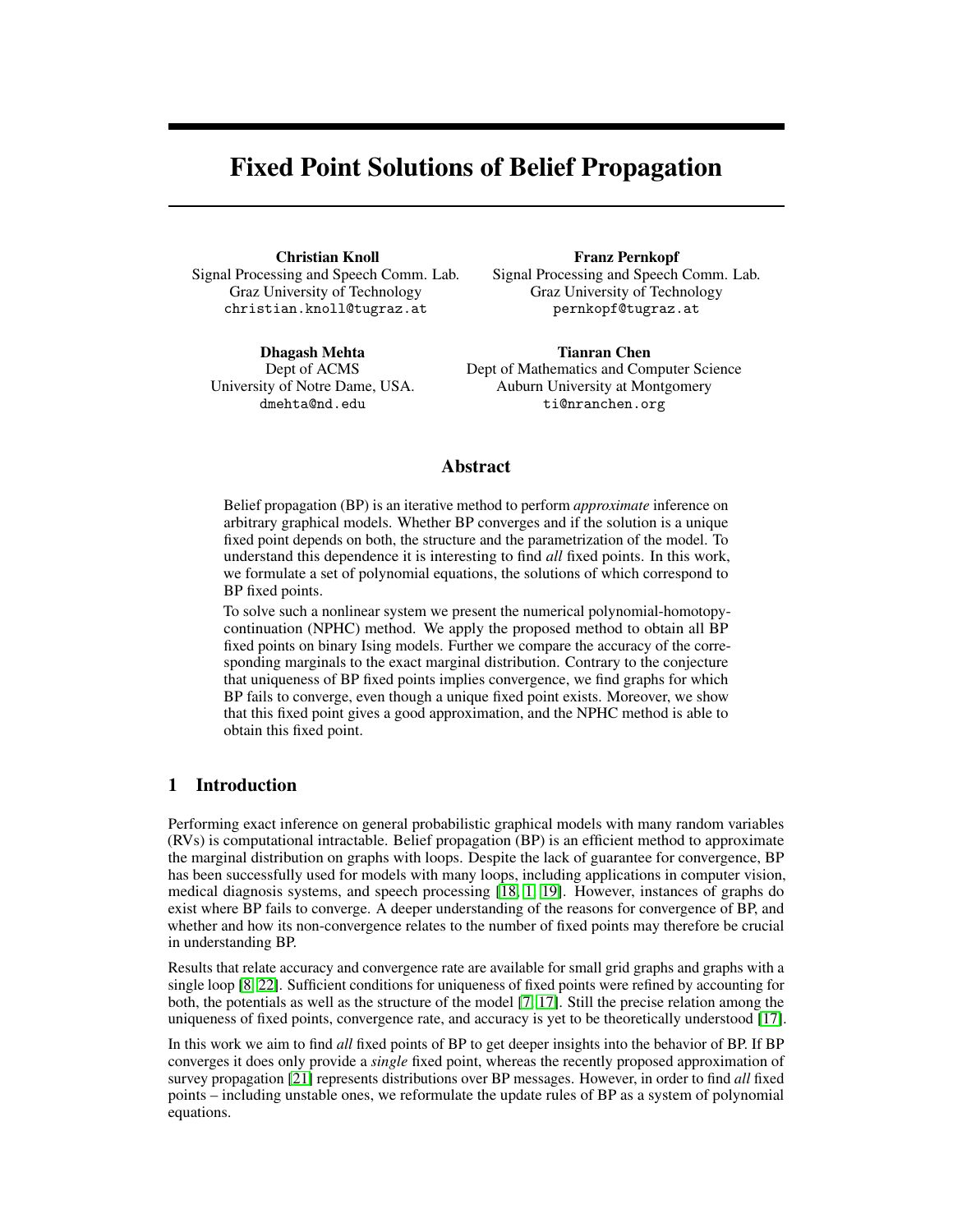There are indeed several methods to solve such a system of polynomial equations. Numerical solvers (e.g., Newton's method) are well established, but their ability in obtaining the solutions strongly depends on the initial point. Moreover, such methods only find a single solution at a time. Symbolic methods, on the other hand, are guaranteed to find *all* solutions. The Gröbner basis method [\[4,](#page-4-8) [5\]](#page-4-9) is widely used, but it is inefficient if the system has irrational coefficients. Furthermore it suffers from fast growing run time and memory complexity, and has a limited scalability in parallel computation. In this paper, we present the numerical polynomial homotopy continuation (NPHC) method [\[11,](#page-4-10) [20\]](#page-4-11) that overcomes all the above mentioned problems of both iterative and symbolic methods, yet guarantees to find *all* solutions of the system. Over the last few decades, this class of methods has been proven to be robust, efficient, and highly parallelizeable.

We apply the NPHC method to different realizations of the Ising model. On these graphs we obtain all BP fixed points and show how the number of fixed points changes at critical regions (i.e., phase transitions) in the parameter space. We further use the obtained fixed points to estimate the approximation of the marginal distribution which we compare to the exact marginal distribution. Our main (empirical) observations are: (i) on loopy graphs BP does not necessarily converge to the best possible fixed point, (ii) on some graphs where BP does not converge we are able to show that there is a unique fixed point, and (iii) if we enforce convergence to this unique fixed point the obtained marginals still give a good approximation.

### 2 Belief Propagation (BP)

We consider a finite set of N discrete random variables  $\mathbf{X} = \{X_1, \dots, X_N\}$  with the corresponding undirected graph  $G = (\mathbf{X}, \mathbf{E})$ , where  $\mathbf{X} = \{X_1, \dots, X_N\}$  is the set of nodes and **E** is the set of edges. The joint distribution takes the form of the product  $P(\mathbf{X} = \mathbf{x}) = \frac{1}{Z} \prod_{l=1}^{L} \Phi_{C_l}(C_l)$ , where the potentials  $\Phi_{C_l}$  are specified over the maximal cliques  $C_l$  and  $Z \in \mathbb{R}_+^*$  is a positive normalization constant [\[18,](#page-4-0) p.105]. When applying BP all potentials are restricted to consist of at most two variables: then, the joint distribution is factorized according to the normalized product

$$
P(\mathbf{X} = \mathbf{x}) = \frac{1}{Z} \prod_{(i,j): e_{i,j} \in \mathbf{E}} \Phi_{X_i, X_j}(x_i, x_j) \prod_{i=1}^N \Phi_{X_i}(x_i).
$$
 (1)

The first product runs over all edges and the second product runs over all nodes; pairwise potentials and local evidence are denoted as  $\Phi_{X_i, X_j}$  and  $\Phi_{X_i}$  respectively. The marginals are approximated by recursively updating messages between all RVs. At iteration  $n + 1$  the message between  $X_i$  and  $X_j$ for state  $x_j$  is given according to the update rule:

<span id="page-1-0"></span>
$$
\mu_{i,j}^{n+1}(x_j) = \alpha_{i,j}^n \sum_{x_i \in \mathbb{S}} \Phi_{X_i, X_j}(x_i, x_j) \Phi_{X_i}(x_i) \prod_{X_k \in \Gamma_{i,j}} \mu_{k,i}^n(x_i),
$$
\n(2)

where  $\Gamma_{i,j} = \{X_k \in \mathbf{X} \setminus \{X_i, X_j\} : e_{i,j} \in \mathbf{E}\}\)$ . Loosely speaking BP collects all messages sent to  $X_i$ , except from  $X_j$ , and multiplies this product with the local potential  $\Phi_{X_i}(x_i)$  and the pairwise potential  $\Phi_{X_i, X_j}(x_i, x_j)$ . The sum over both states of  $X_i$  is sent to  $X_j$ . In practice the messages are often normalized by  $\alpha_{i,j}^{n'} \in \mathbb{R}_+^*$  so as to sum to one [\[9\]](#page-4-12).

The set of all messages at iteration *n* is given by  $\mu^n = {\mu_{i,j}^n(x_j) : e_{i,j} \in E}$ . In a similar manner we collect all normalization terms in  $\alpha^n$ . Let the mapping of all messages induced by [\(2\)](#page-1-0) be denoted as  $\mu^{n+1} = BP\{\mu^{n}\}\.$  If all successive messages show the same value (up to some predefined precision), then BP is converged and returns the approximated marginals  $\tilde{P}(X_i =$  $(x_i) = \frac{1}{Z_i} \Phi_{X_i}(x_i) \prod_{X_k \in \partial(X_i)} \mu_{k,i}^*(x_i)$ , where  $X_k$  are the neighbors of  $X_i$ , i.e.,  $\partial(\overline{X}_i)$ . We refer to converged messages and the associated normalization terms as *fixed points* ( $\mu^*, \alpha^*$ ).

## 3 Solving BP Fixed Point Equations

To find all fixed points of BP we are naturally interested in conditions such that  $BP\{\mu^n\} = \mu^n$ . Considering binary RVs, we estimate the residual, i.e., the difference between two successive message values. Therefore, we formulate the following system of polynomial equations, whose solutions are the fixed points of BP.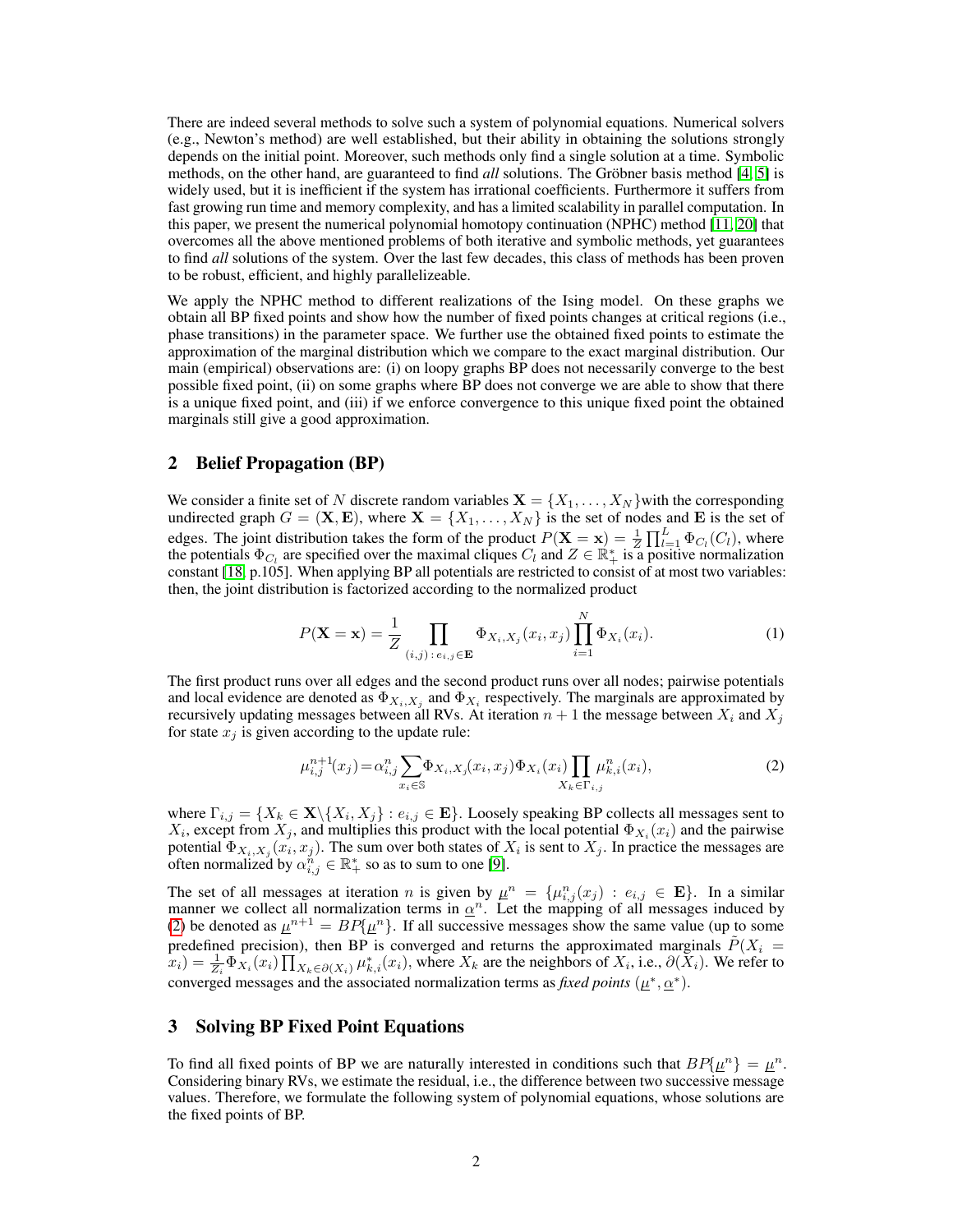<span id="page-2-0"></span>
$$
\mathbf{F}(\mu,\underline{\alpha}) = \begin{cases} -\mu_{i,j}^n(x_j) + \alpha_{i,j}^n \sum_{x_i \in \mathbb{S}} \Phi_{X_i,X_j}(x_i,x_j) \Phi_{X_i}(x_i) \prod_{X_k \in \Gamma_{i,j}} \mu_{k,i}^n(x_i) \\ -\mu_{i,j}^n(\bar{x}_j) + \alpha_{i,j}^n \sum_{x_i \in \mathbb{S}} \Phi_{X_i,X_j}(x_i,\bar{x}_j) \Phi_{X_i}(x_i) \prod_{X_k \in \Gamma_{i,j}} \mu_{k,i}^n(x_i) \\ \mu_{i,j}^n(x_j) + \mu_{i,j}^n(\bar{x}_j) - 1. \end{cases}
$$
(3)

Let the set of solutions over complex variables, without accounting for multiplicity, be  $V(\mathbf{F}) =$  $\{(\mu, \alpha) \in \mathbb{C} : f_m(\mu, \alpha) = 0 \text{ for all } f_m \in \mathbf{F}(\mu, \alpha)\}.$  In practice we are only interested in strictly positive solutions:  $V_{\mathbb{R}_+}^*(\mathbf{F}) \subset V(\mathbf{F})$ . If [\(3\)](#page-2-0) equates to zero, i.e.,  $(\mu, \alpha) \in V(\mathbf{F})$ , if follows that  $BP{\mu} = \mu$ . Consequently all positive real solutions obtained by solving [\(3\)](#page-2-0) constitute fixed points of BP.

Whether such systems can be solved in practice depends largely on the chosen method. A great variety of approaches have been developed to solve systems of nonlinear polynomial equation, such as iterative solvers, symbolic methods, and homotopy methods.

One basic method for solving systems of nonlinear equations is Newton's method which is an iterative solver that progressively refines an initial guess to reach a solution. However, this method may diverge or even exhibit chaotic behavior. Moreover, it is difficult, to obtain the full set of solutions. Consequently iterative solvers are not useful in the current setting since we are interested in the entire set of positive real solution  $V_{\mathbb{R}_+}^*$  (F). From a completely different point of view, the symbolic methods [\[4,](#page-4-8) [5\]](#page-4-9) rely on symbolic manipulation of the equations and successive elimination of variables to obtain a simpler but equivalent form. In a sense, these methods can be considered as various generalizations of the Gaussian elimination method for linear systems into nonlinear settings. In the past several decades, symbolic methods, especially the Gröbner basis method, has seen substantial development. But a worst case complexity that is double exponential in the number of variables [\[12,](#page-4-13) [14\]](#page-4-14) and the limited scalability in parallel computation restricts the application to smaller systems.

Another important approach for solving a system of nonlinear equations is the *numerical polynomial homotopy continuation* (NPHC) method. The target system  $\mathbf{F}(\mu, \alpha)$  in [\(3\)](#page-2-0), which we intend to solve, is continuously deformed into a closely related start system that is trivial to solve. With an appropriate construction, the corresponding solutions also vary continuously under this deformation forming solution paths that connect the solutions of the start system to the desired solutions of the target system. Each of these solution paths can be tracked independently making this approach being *pleasantly parallelizeable*; this is essential in dealing with large polynomial systems. More details on the NPHC method can be found in [\[20,](#page-4-11) [11\]](#page-4-10)

### 4 Experiments

We apply the NPHC method to obtain all fixed points on fully connected spin glass models. Subsequently we obtain the marginals and compare them with marginals obtained by an implementation of BP without damping [\[15\]](#page-4-15), as well as with the exact marginals obtained by the junction tree algorithm [\[10\]](#page-4-16).

We consider a fully connected Ising model with  $|\mathbf{X}| = 4$  RVs. Let the local and pairwise Ising potentials of state  $x_i$  be  $\Phi_{X_i}(x_i) = \exp(\theta x_i)$  and  $\Phi_{X_i, X_j}(x_i, x_j) = \exp(Jx_i x_j)$ . Then, the joint distribution is equal to the Boltzmann distribution [\[13,](#page-4-17) p.44]:

$$
P(\mathbf{X} = \mathbf{x}) = \frac{1}{Z} \exp\bigg(\sum_{(i,j):\,e_{i,j} \in \mathbf{E}} Jx_i x_j + \sum_{i=1}^N \theta x_i\bigg). \tag{4}
$$

These models are well studied in the physics literature [\[6,](#page-4-18) [13\]](#page-4-17) and exhibit phase transitions, i.e., regions in the parameter-space exist where BP has multiple solutions. In accordance with statistical mechanics we separate the parameter space into three distinct regions  $(I)$ , $(II)$ , and  $(III)$  (Fig. [1b\)](#page-3-0). The structure of [\(3\)](#page-2-0) and the number of complex solutions in  $V(F)$  does not change if the underlying structure of the graph is the same [\[2,](#page-4-19) [3\]](#page-4-20); but, depending on the potentials, the number of solutions in  $V_{\mathbb{R}_+}^*$  (F) may change. For  $(J, \theta) \in (III)$  BP has a unique fixed point, which is a stable attractor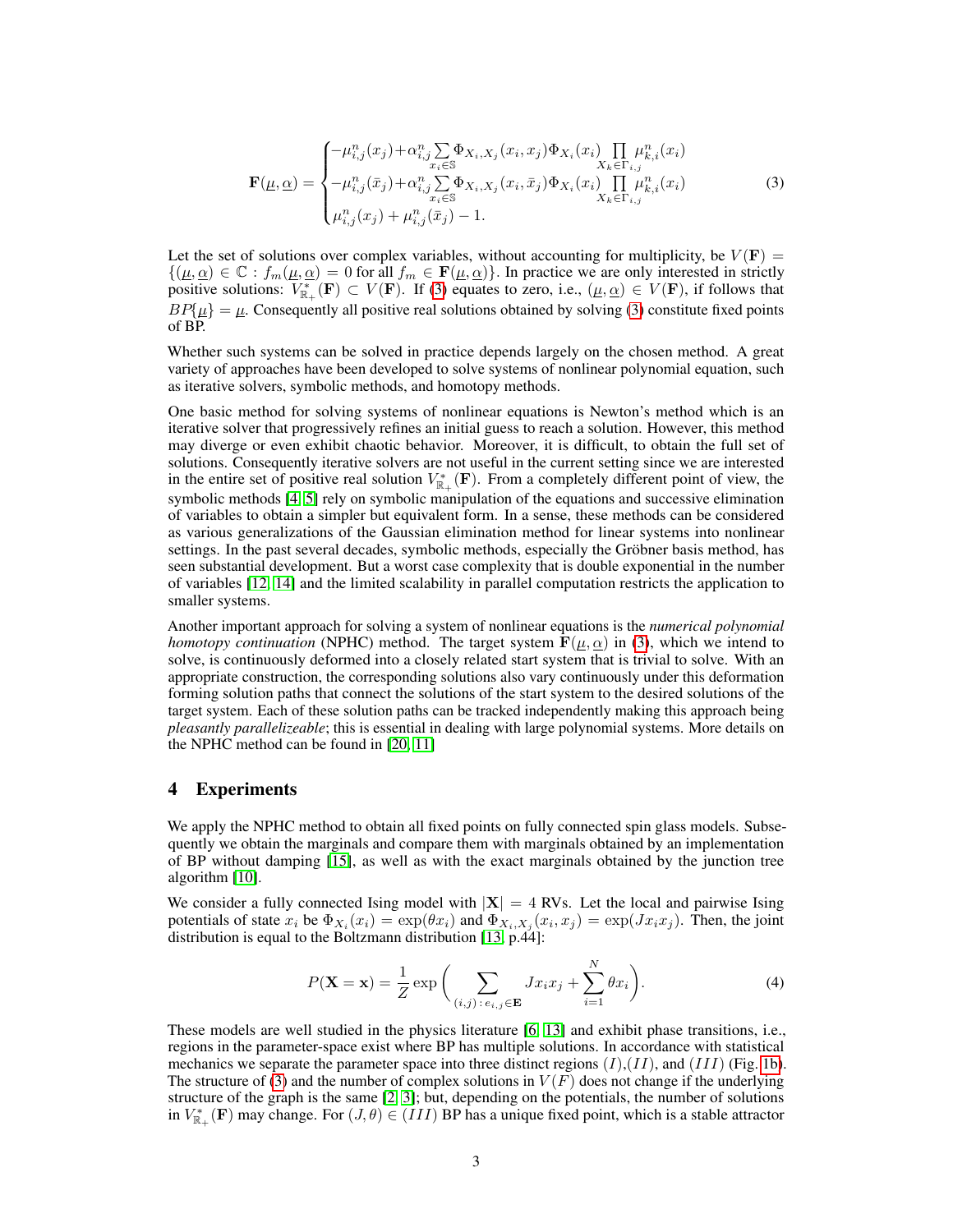<span id="page-3-3"></span>Table 1: MSE OF THE MARGINALS OBTAINED BY BP AND NPHC

<span id="page-3-2"></span>

| Couplings       | Local Field         | <b>BP</b> | <b>NPHC</b> |
|-----------------|---------------------|-----------|-------------|
| $J \in [-2, 2]$ | $\theta \in [-2,2]$ | 0.069     | 0.007       |
| $J\in(I)$       | $\theta \in (I)$    | 0.034     | 0.033       |
| $J\in(II)$      | $\theta \in (II)$   | 0.304     | 0.004       |
| $J \in (III)$   | $\theta \in (III)$  | 0.003     | 0.003       |

<span id="page-3-1"></span>

<span id="page-3-0"></span>Figure 1: [\(a\)](#page-3-1) Convergence of BP: for blue BP did converge – for red it did not converge after  $4 \cdot 10^5$ iterations. [\(b\)](#page-3-0) Number of fixed points (yellow: unique fixed point, red: three fixed points). [\(c\)](#page-3-2) Number of real solutions: at the onset of phase transitions a sudden increase in the number of real solutions can be seen.

in the whole message space [\[16\]](#page-4-21). In  $(I)$  three fixed points exist, two of which are symmetric, i.e.,  $\tilde{P}_1(\mathbf{X} = \mathbf{x}_i) = \tilde{P}_2(\mathbf{X} = \bar{\mathbf{x}}_i)$ . BP converges to one of these fixed points. If  $J < 0$ , BP does only converge inside  $(III)$  and not inside  $(II)$  (Fig. [1a\)](#page-3-1). We can see two interesting effects: first in Fig. [1c](#page-3-2) the number of real solutions increases at the onset of phase transitions; secondly, even though BP does not converge, a unique fixed point exists inside (II) (Fig. [1b\)](#page-3-0).

We further asses the accuracy of the marginals obtained by NPHC and BP; averaged over all graphs, and for each region (Table [1\)](#page-3-3). Indeed, inside region  $(II)$  the marginals obtained by NPHC give much better approximations than BP does.

## 5 Discussion

The NPHC method is introduced as a tool to obtain all BP fixed point solutions. This work is an attempt to get a deeper understanding of BP, with potential implications for finding stronger conditions for uniqueness of BP fixed points.

First, we create a system of equations which has to be solved in order to obtain all fixed points of BP. Secondly, we present our framework that can be used to obtain the solutions in practice. Finally, we create a simple example and apply the proposed method and show an accuracy-gap between fixed points of BP and the best fixed points obtained by NPHC. In practice this justifies the exploration of multiple fixed points and selecting one that leads to the best approximation.We further show how the number of fixed points evolves over a large parameter region. When applied to graphs where BP does not converge, the NPHC method reveals that for some cases a unique fixed point does exist. While, in practice, fixed points have to be positive, we empirically showed that there is a close relation between the occurrence of phase transitions and an increase in the number of real solutions. In future we aim to exploit the graph structure in order to reduce the complexity of constructing the start system.

#### Acknowledgments

Research supported in part by NSF under Grant DMS 11-15587. This work was supported by the Austrian Science Fund (FWF) under the project number P7803-N15.